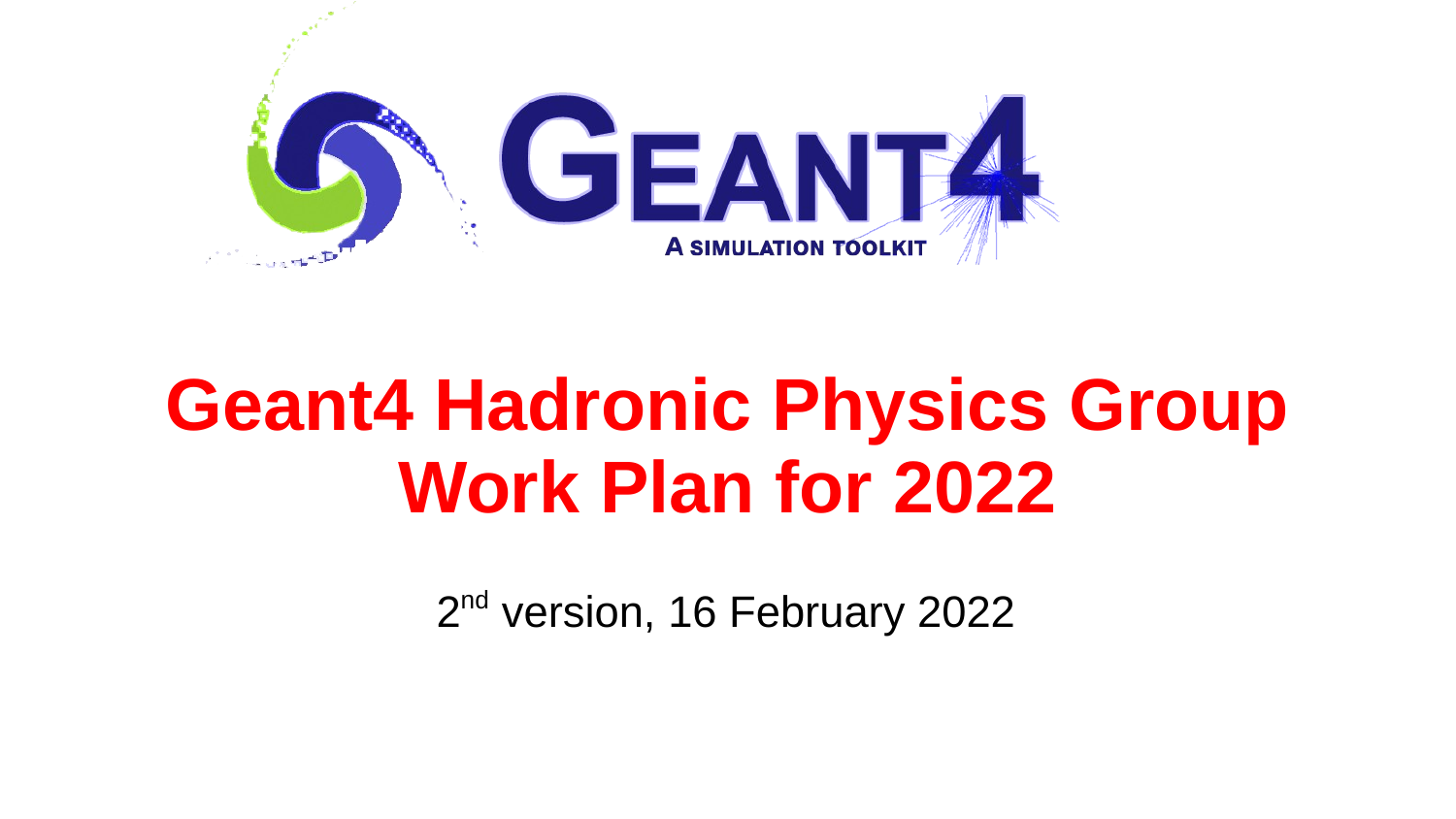# Hadronic String models (1/2)

- Validation of charm production for **FTF** and **QGS**
	- In proton-proton, proton-nucleus, antiproton-proton and antiproton-nucleus interactions
	- A. Galovan, V. Uzhinsky
	- and improvement of the decays of charmed hadrons using data of PDG
		- Aida Galovan
- Improvement of antiproton and light anti-ion annihilations in **FTF**
	- From at rest to hundreds GeV
	- A. Galoyan, V. Uzhinsky
- Validation of FTF nucleus-nucleus interactions
	- Vladimir Uzhinsky
- Correct introduction of the formation time in **FTF** and **QGS**
	- Vladimir Uzhinsky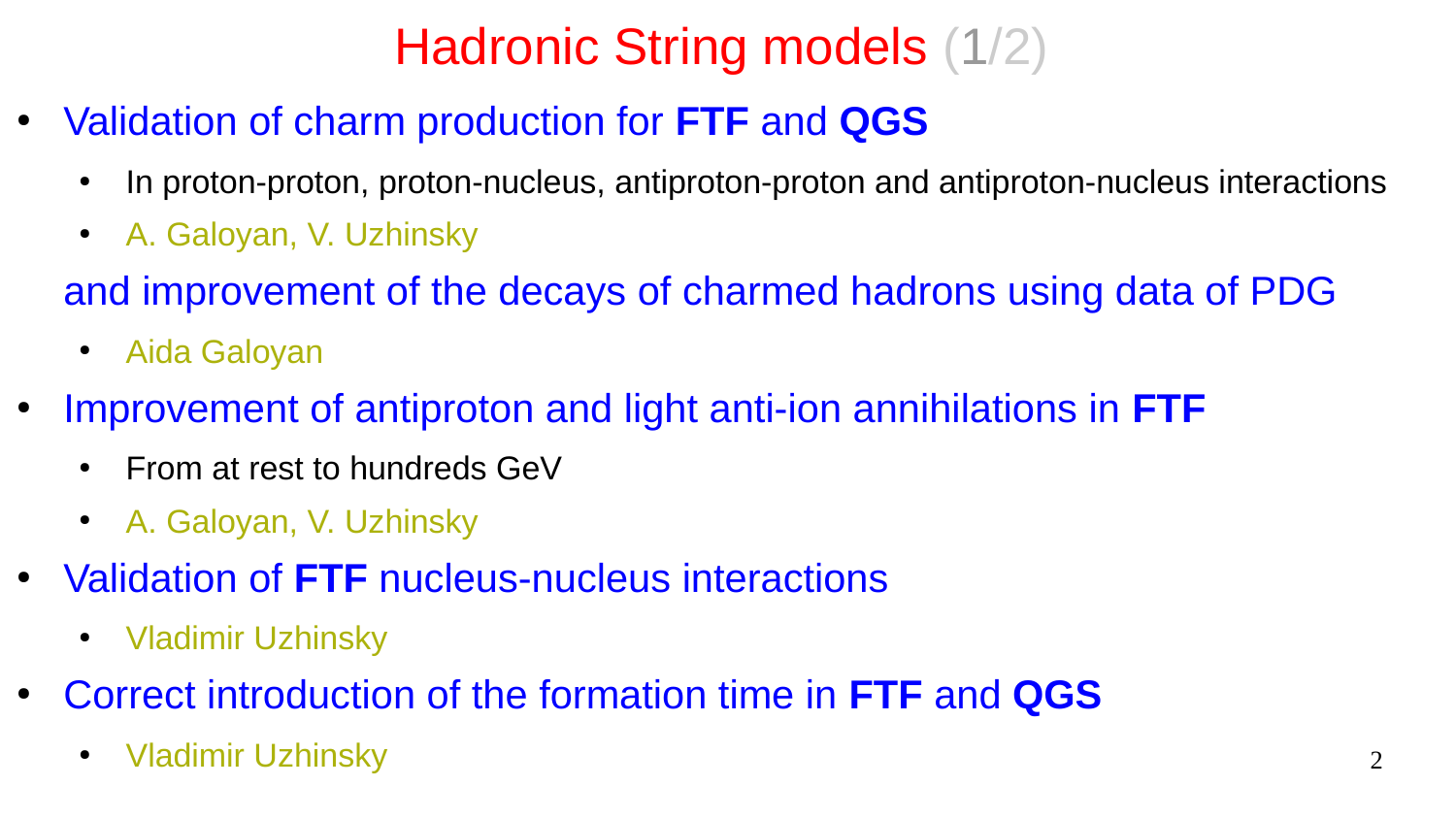# Hadronic String models (2/2)

- First extension of **FTF** for light hypernuclei and anti-hypernuclei projectiles
	- Aimed for a simple but reasonable approch, not expected to be accurate
	- A. Ribon, V. Uzhinsky
- Continue the model parameter studies of **FTF**
	- **Julia Yarba and other FNAL collaborators**
- Technical investigation of using alternative sets of tuning parameters in **FTF**
	- For different projectile kinetic energies and/or projectile particle types
	- Alberto Ribon
- Investigate the  $\sim$ 20% reduction in energy fluctuations observed in ATLAS HEC – happening between Geant4 10.4 and 10.5 with **FTF**
	- Alberto Ribon
- Code and hadronic shower improvements of **FTF** and **QGS** models
	- Alberto Ribon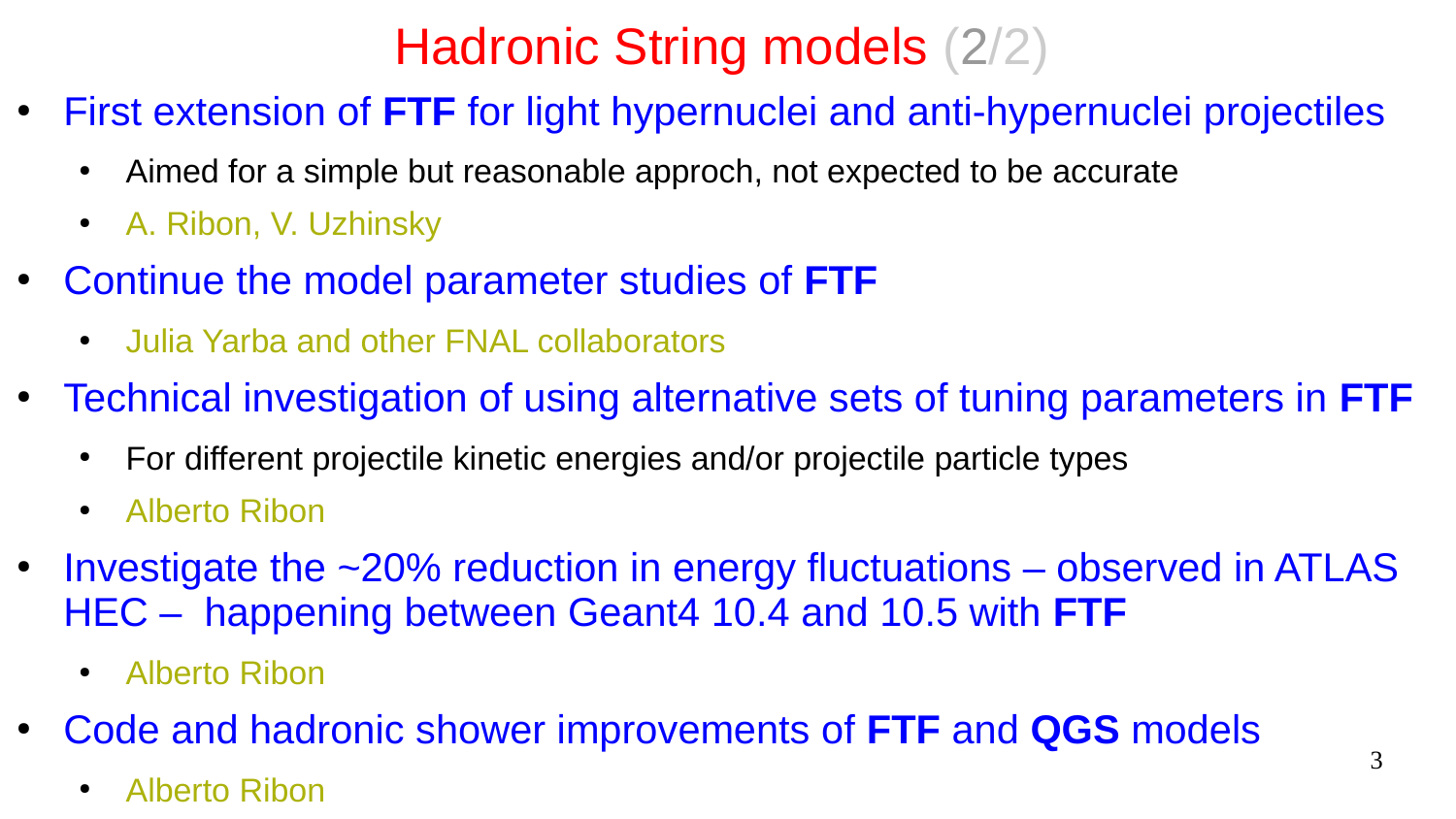## Intra-nuclear Cascade models

- Bertini-like (**BERT**) model
	- Maintenance and user-support
		- M. Kelsey, Dennis Wright
- Binary (**BIC**) model
	- $\cdot$  Bug fixes and modernization of the code via new C++ features
		- Gunter Folger
- Liege (**INCLXX**) model
	- Maintenance and user-support
		- J-C. David, D. Mancusi, J.L. Rodriguez Sanchez
	- **Extension for antiproton**
		- J-C. David, D. Zharenov
	- ABLA : production of pionic nuclei, and their evaporation to pions
		- Jose' Luis Rodriguez Sanchez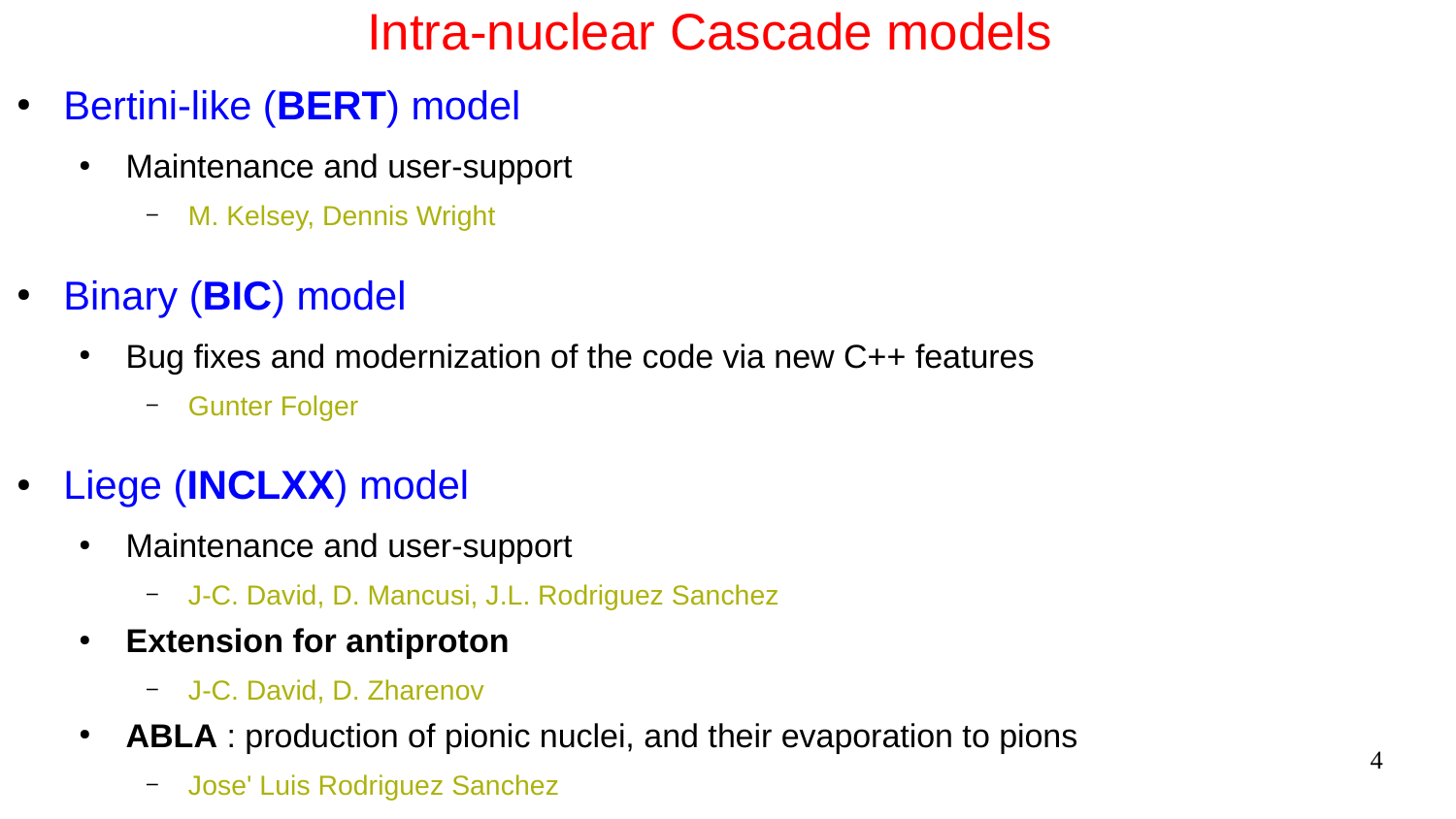### Precompound / De-excitation models

- Maintenance and user support
	- Probabilities of transitions may be improved and a number of bug reports resolved
	- V. Ivanchenko, J.M. Quesada
- Implementation of a simple de-excitation treatment for light hypernuclei and anti-hypernuclei
	- Vladimir Ivanchenko

#### Radioactive Decay model

- Maintenance and user support
	- Dennis Wright
- Maintenance of the database
	- Laurent Desorgher
- Improvement of the spectrum of beta decays
	- **Dennis Wright**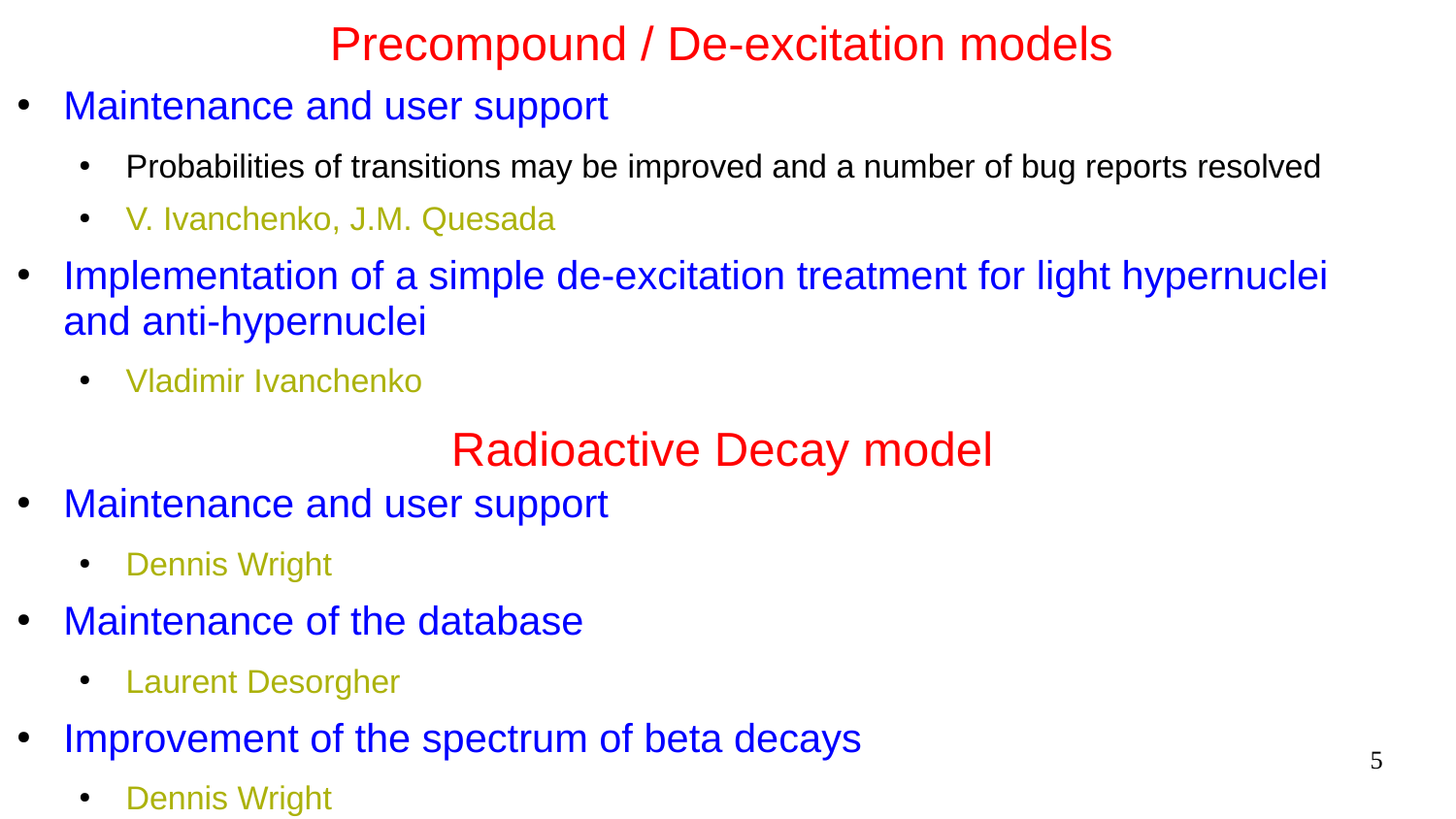## ParticleHP model (1/2)

- Validation, maintenance and user support
	- P. Arce, D. Cano, E. Dumonteil, E. Mendoza, S. Losilla, L. Thulliez, D. Wright
- Improvement of the gamma-deexcitation in ParticleHP
	- Replace files in *\$G4NDL/Inelastic/Gammas*/ with corrected & consistent ones
	- Start using *G4PhotonEvaporation* in ParticleHP
	- Dennis Wright, Artem Zontikov
- New G4NDL4.7 data library
	- New, extended thermal neutron data
	- New, corrected files in *\$G4NDL/Inelastic/Gammas/*
	- D. Cano, E. Dumonteil, E. Mendoza, L. Thulliez, D. Wright, A. Zontikov
- Implement an option that forces ParticleHP to respect event-by-event conservations (energy-momentum, baryonic number, *etc.*)
	- Emilio Mendoza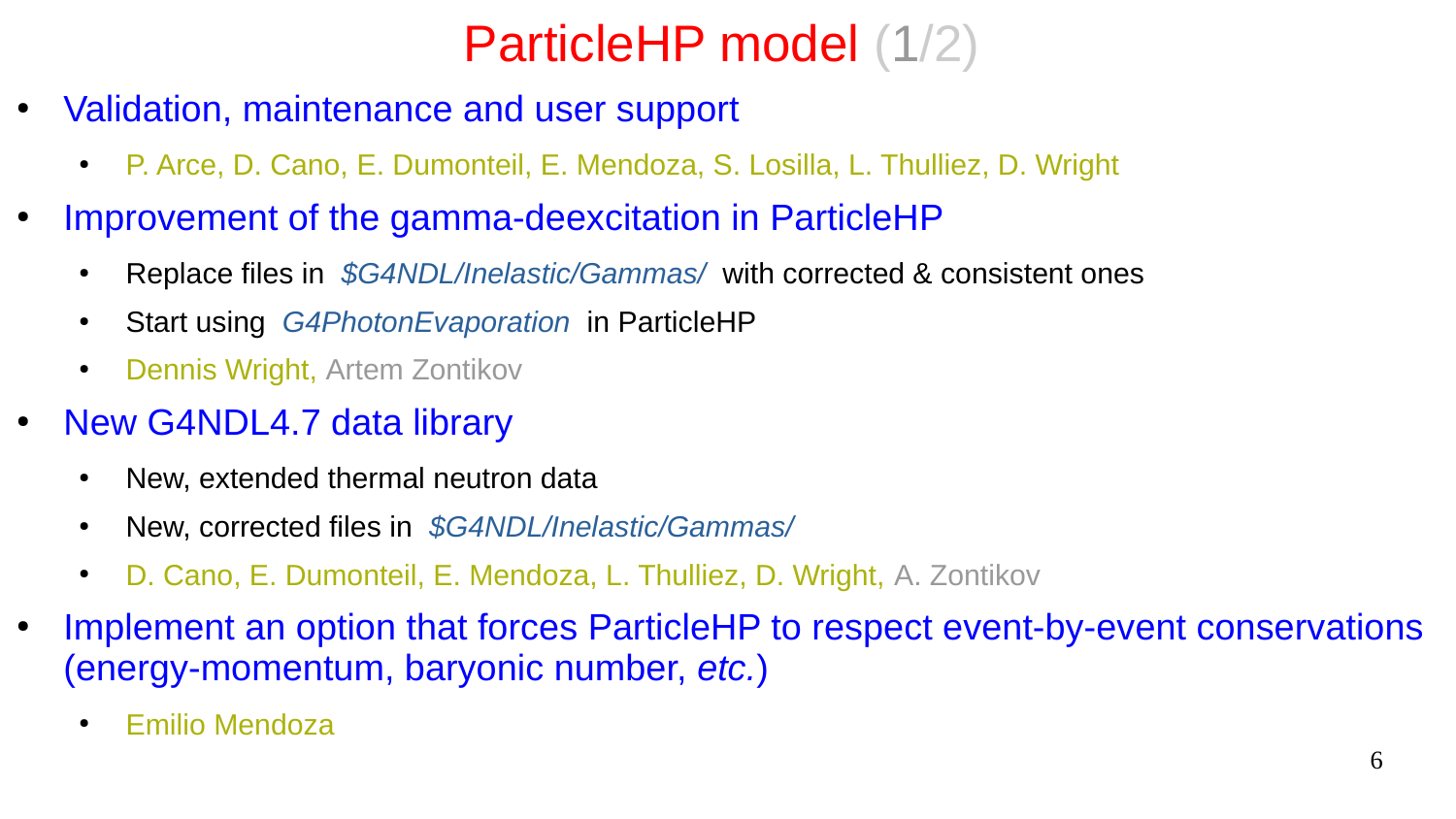## ParticleHP model (2/2)

- **Extend ParticleHP model to higher energies** 
	- D. Cano, E. Mendoza
- Insert in Geant4 the NuDEX code (to generate EM de-excitation cascades)
	- D. Cano, E. Mendoza
- Create a tool to change the charged particle cross sections with user's ones
	- Pedro Arce
- Support for thermal scattering data + development of new variance reduction techniques (*e.g.* AMS and adaptive multilevel splitting)
	- E. Dumonteil, L. Thulliez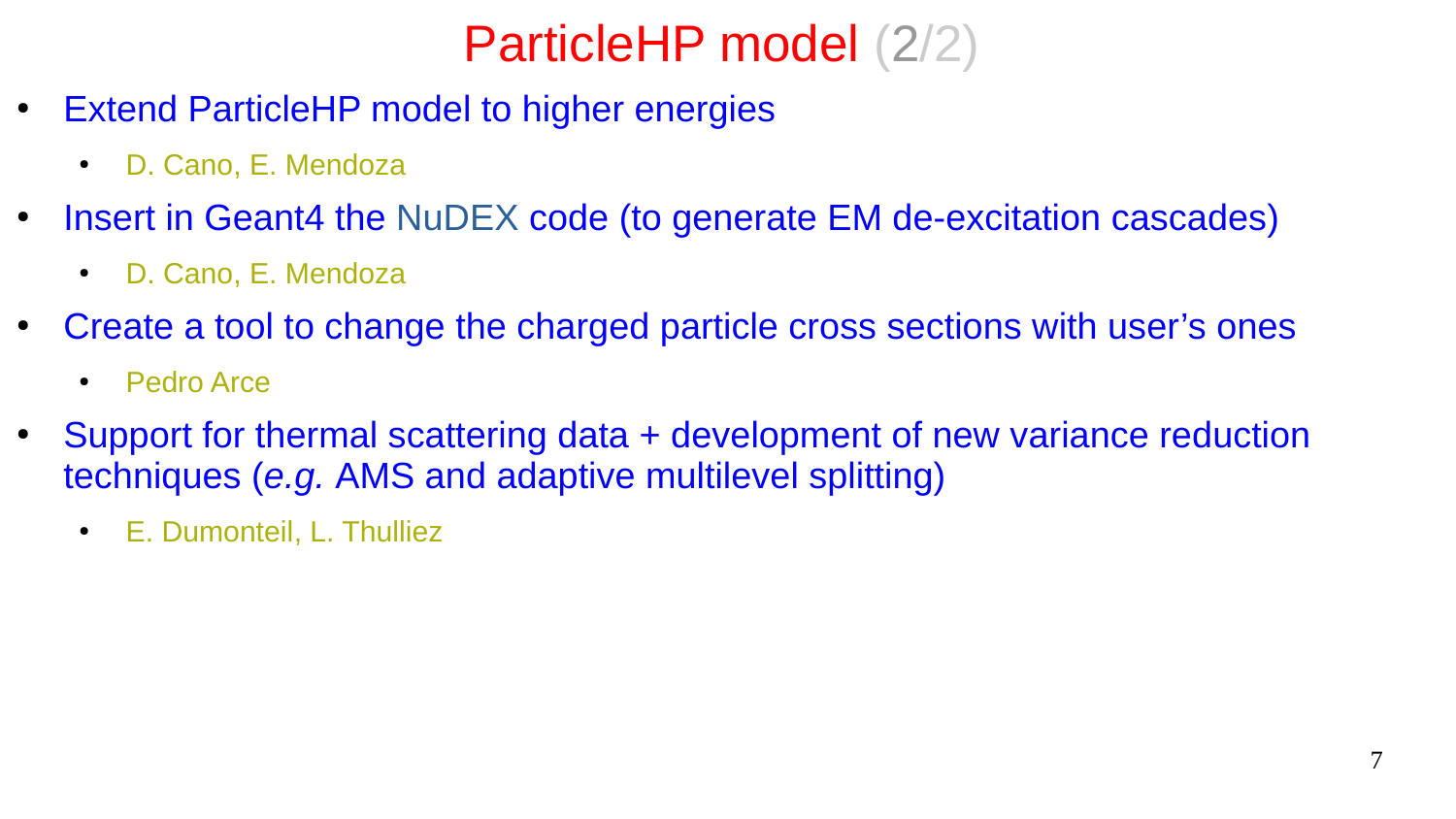#### LEND model

- LEND, GIDI update
- Upgrade of MCGIDI
	- B. Beck, J. Verbeke, Douglas Wright

## NCrystal model

- Update Geant4-NCrystal hooks for recent releases + MT support
- **Thermal neutron scattering in liquids**
- X. Cai, T. Kittelmann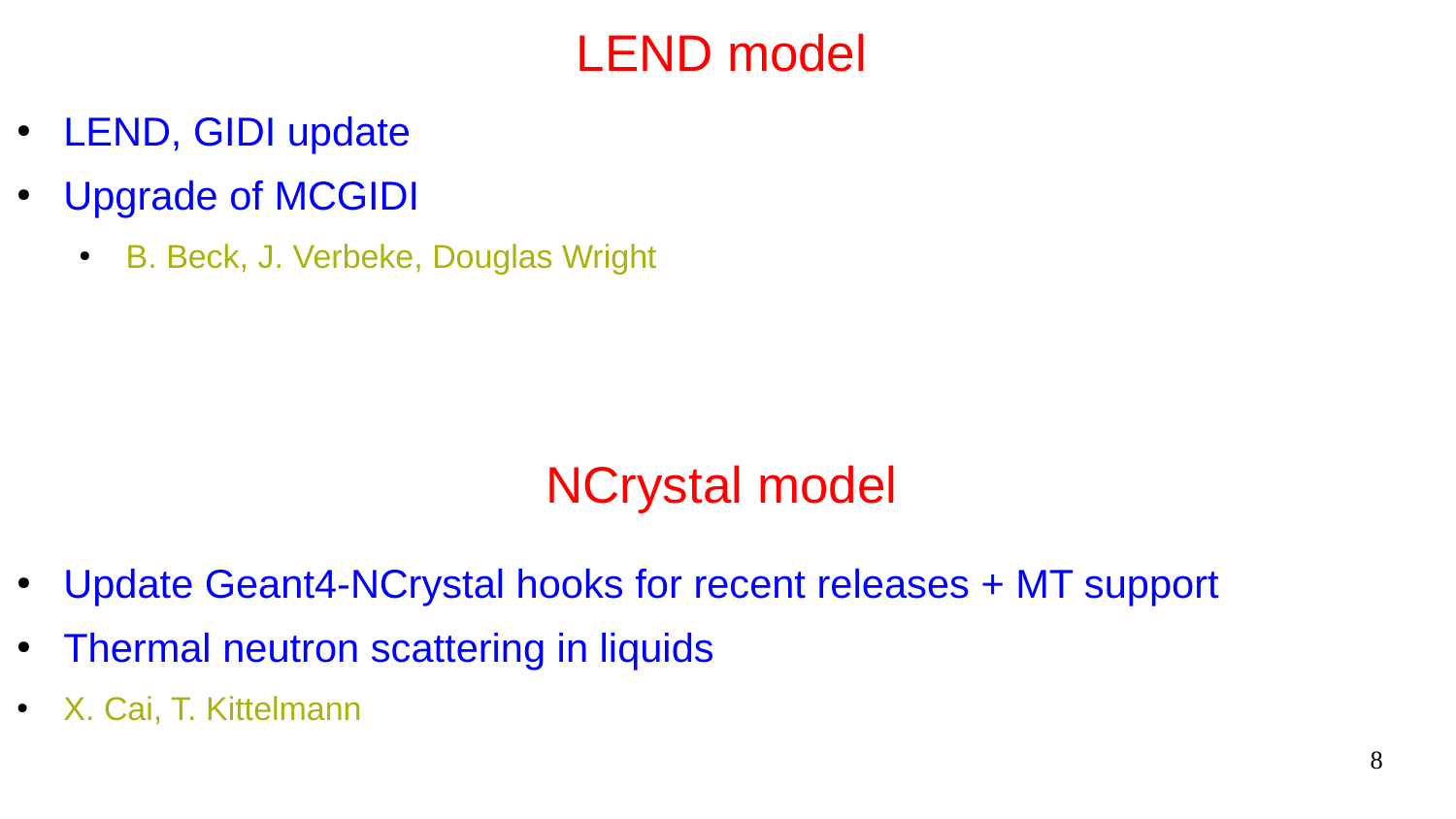## Hadron Elastic

- Improvement in the elastic scattering of anti-baryons and light anti-nuclei on target nuclei
	- Vladimir Uzhinsky
- Simple elastic scattering treatment for hypernuclei and anti-hypernuclei on target nuclei
	- V. Grichine, V. Ivanchenko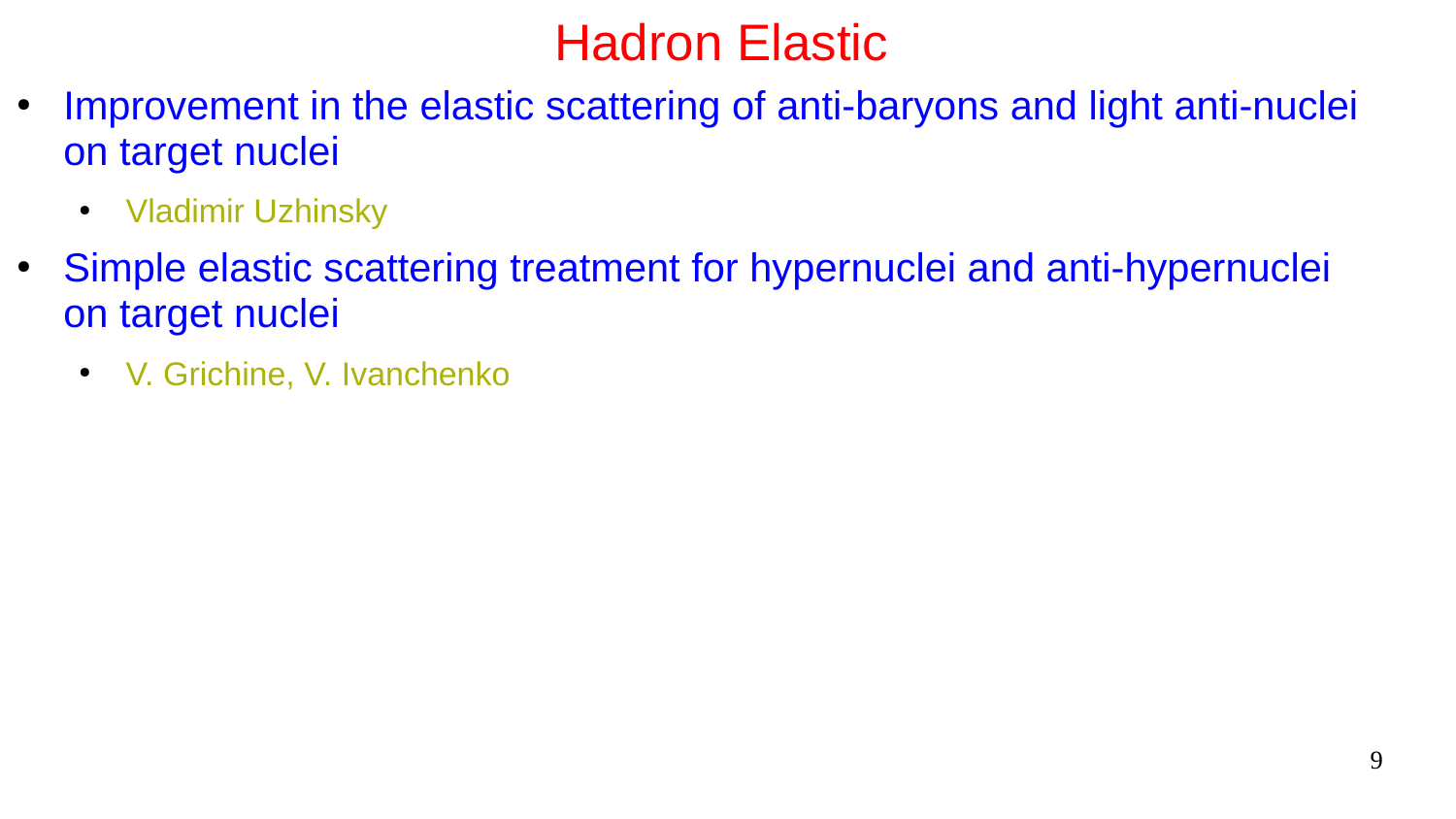### Other Hadronic models

- Development and validation of neutrino / lepton nuclear physics
	- Vladimir Grichine
- Muonic atoms, molecules, and catalyzed fusion physics
	- Kevin Lynch (with a hired full-time postdoc)
- Adoption of external decayers and maintenance of the related example
	- *examples / extended / eventgenerator / pythia / py8decayer*
	- Julia Yarba
- Use of Pythia8 as an external generator in Geant4
	- **Luis Sarmiento (Pico)**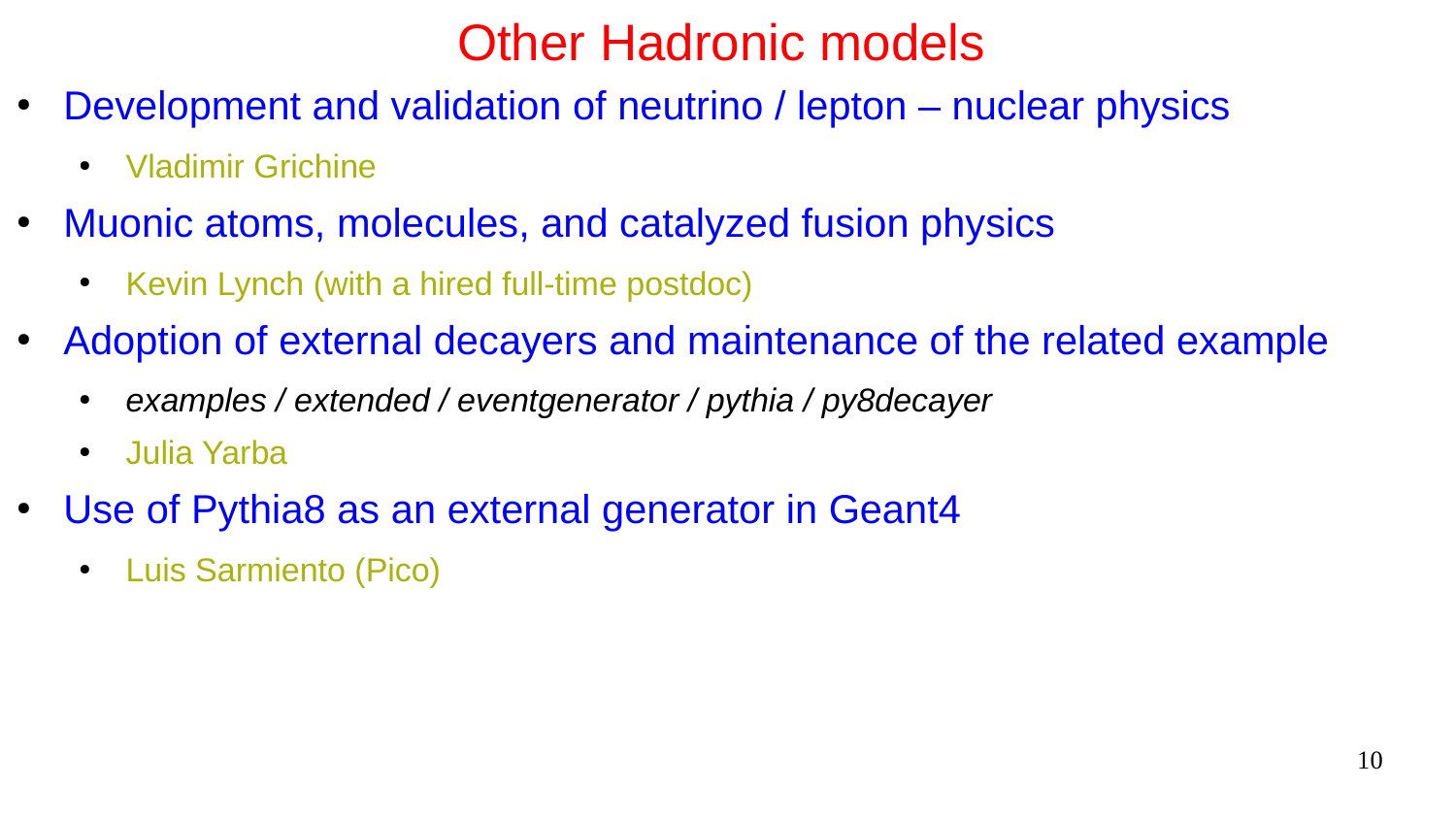## Hadronic Cross Sections

- Study low-energy corrections for light anti-ion nuclear cross sections
	- Aimed to better describe ALICE's recent measurements at low energies
	- Vladimir Uzhinsky
- Extension of nuclear cross sections for light hypernuclei and anti-hypernuclei projectiles
	- V. Grichine, V. Ivanchenko
- Provide full integral option for frequently used charged hadrons
	- π± , K± , p , p
	- Take into account the variation of the hadronic cross sections of charged hadrons along a step, due to the energy losses by ionization
		- Already included and important in EM physics, might have some effect also in hadronic physics...
	- Vladimir Ivanchenko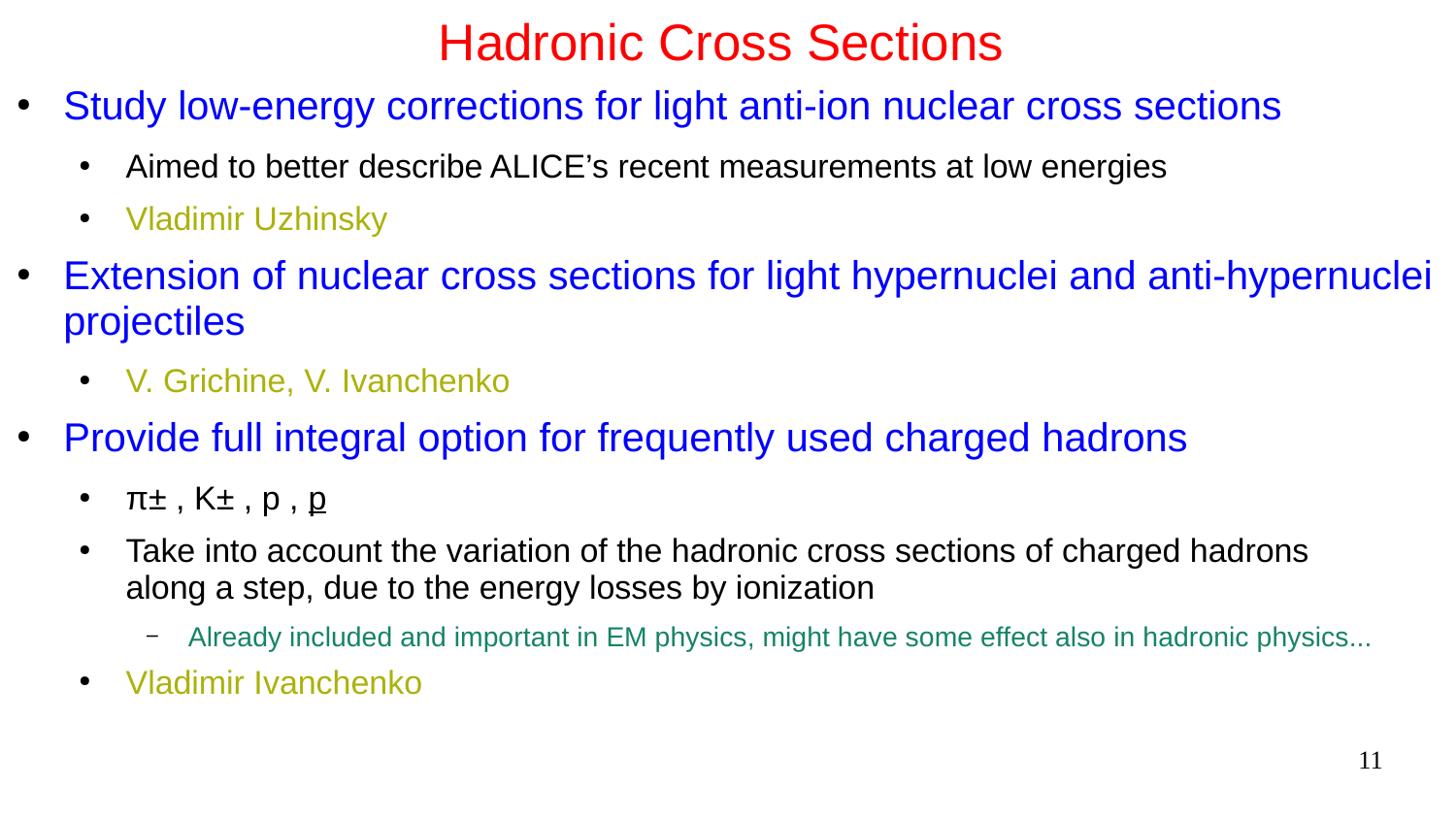## Hadronic Validation and Testing (1/2)

- Integrating calorimeter test-beams for hadronic validation in *geant-val*
	- E.g. ATLAS HEC, Dual Readout calorimeter, and others
	- Lorenzo Pezzotti
- Use fixed-target data and calorimeter data for hadronic validation
	- **Sunanda Banerjee**
- Hadronic validation of selected releases using fixed-target data
	- Julia Yarba
- Support, monitoring and documentation of physics lists with the focus on Intensity Frontier (IF) experiments
	- K. Genser, J. Yarba
- Studying the sensitivity of the MC predictions to the variations of various parameters and development of needed infrastructure
	- K. Genser, R. Hatcher, S.Y. Jun, H. Wenzel, J. Yarba